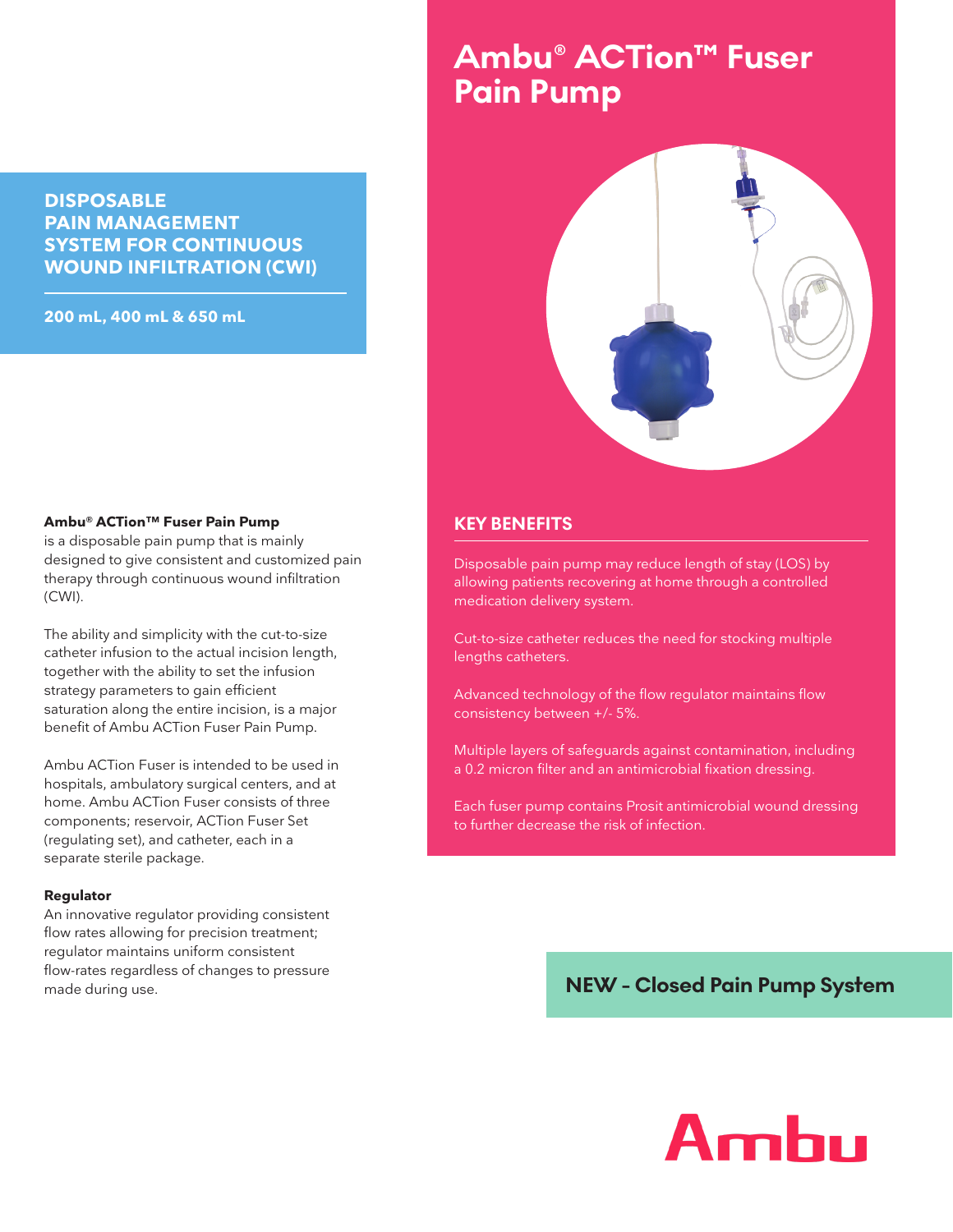# **Ambu® ACTionTM Fuser Pain Pump package:**

- Reservoir (available in 200 mL, 400 mL or 650 mL)
- Regulating set (available in 1-6 mL/hr or 5-15 mL/hr)
- Cut-to-size wound infiltration catheter set
- 50/60 mL luer lock disposable syringe
- Antimicrobial dressing and fixation dressings
- Medication and pump labels
- Carrying pouch and combination lock
- Physician and patient instructions
- Flow splitter (optional and included in items with dual catheter)



#### **SPECIFICATIONS**

| <b>Reservoir</b>                           |                                                                                                                                                                                                                                                                                                                                                                        |
|--------------------------------------------|------------------------------------------------------------------------------------------------------------------------------------------------------------------------------------------------------------------------------------------------------------------------------------------------------------------------------------------------------------------------|
| Minimum Fill Volume                        | Fill all reservoirs sizes to minimum 50 mL                                                                                                                                                                                                                                                                                                                             |
| Maximum Fill Volume                        | • 200 mL can overfill to 330 mL<br>• 400 mL can overfill to 550 mL<br>• 650 mL fill to nominal value                                                                                                                                                                                                                                                                   |
| Refillable                                 | The reservoir can be re-filled one time as needed during the duration of use                                                                                                                                                                                                                                                                                           |
| Partial Filling                            | Reservoirs can be filled partially between 50 mL and its maximum value and still maintain<br>+/- 5% consistent flow rate and +/- 15% accuracy.                                                                                                                                                                                                                         |
| <b>Flow Regulator</b>                      |                                                                                                                                                                                                                                                                                                                                                                        |
| Flow Rate Range                            | 1-6 mL/hr or 5-15 mL/hr (depends on version)                                                                                                                                                                                                                                                                                                                           |
| Flow Consistency                           | +/-5% of actual average delivered flow-rate at a stable surrounding temperature (saline, at $22^{\circ}C \pm 2^{\circ}C$ )                                                                                                                                                                                                                                             |
| Flow Accuracy                              | +/- 15% of the nominal flow-rate (saline, at 22°C ±2°C)                                                                                                                                                                                                                                                                                                                |
| Volume Incremental                         | The resolution of the secured/locked flow rate is in incremental of:<br>. 1-6 mL/hr Flow Regulator: About 0.05 mL<br>. 5-15 mL/hr Flow Regulator: About 0.1 mL                                                                                                                                                                                                         |
|                                            | NOTE: The exact flow-rate setting (circular position of the Adjusting Ring) in between the printed digits is by tactile feel.actile feel.                                                                                                                                                                                                                              |
| <b>Operational Environment and Storage</b> |                                                                                                                                                                                                                                                                                                                                                                        |
| Recommended Usage Temperature              | +20 $^{\circ}$ C (68 $^{\circ}$ F) to +24 $^{\circ}$ C (75 $^{\circ}$ F)                                                                                                                                                                                                                                                                                               |
| Transportation & Storage                   | • Transport: Shouldn't be exposed to temp. over 50° C (120° F), Shouldn't be exposed to<br>direct sunlight, Boxes with products shouldn't be in direct contact with the vehicle floor<br>• Storage: Temperature range -15° C to 40° C (5° F to 105° F), Avoid exposure to direct<br>sunlight, Pest control, Boxes with products shouldn't be in contact with the floor |
| Sterilization                              | EtO (Ethylene Oxide)                                                                                                                                                                                                                                                                                                                                                   |

#### Ambu ACTion™ Fuser Pain Pump by Materials (fluid path)

| Reservoir                         | Synthetic Polyisoprene, Soft PVC (DEHP Free), Terlux, CYROLITE, ABS, PC, PE, Acrylic, |
|-----------------------------------|---------------------------------------------------------------------------------------|
| Pain Pump Set<br>(Regulating Set) | PC, ABS, Silicon, PE, Rigid PVC, Soft PVC (DEHP Free), Terlux, Acrylic                |

#### **Does Ambu ACTion™ Fuser Pain Pump Contain:**

| Silicone    | No (only the Regulator in the Pain Pump Set contains silicone) |
|-------------|----------------------------------------------------------------|
| Latex       | No                                                             |
| <b>DEHP</b> | Nο                                                             |
| Pthalates   | No                                                             |

## **Is the Ambu ACTion<sup>™</sup> Fuser Pain Pump MRI compatible?**

The Ambu ACTion<sup>TM</sup> Pain Pumps are MRI-compatible (the only non-MRI-compatible components are the carrying pouch and the combination lock).

Ambu recommends removing the carrying case and combination lock prior to MRI scanning.